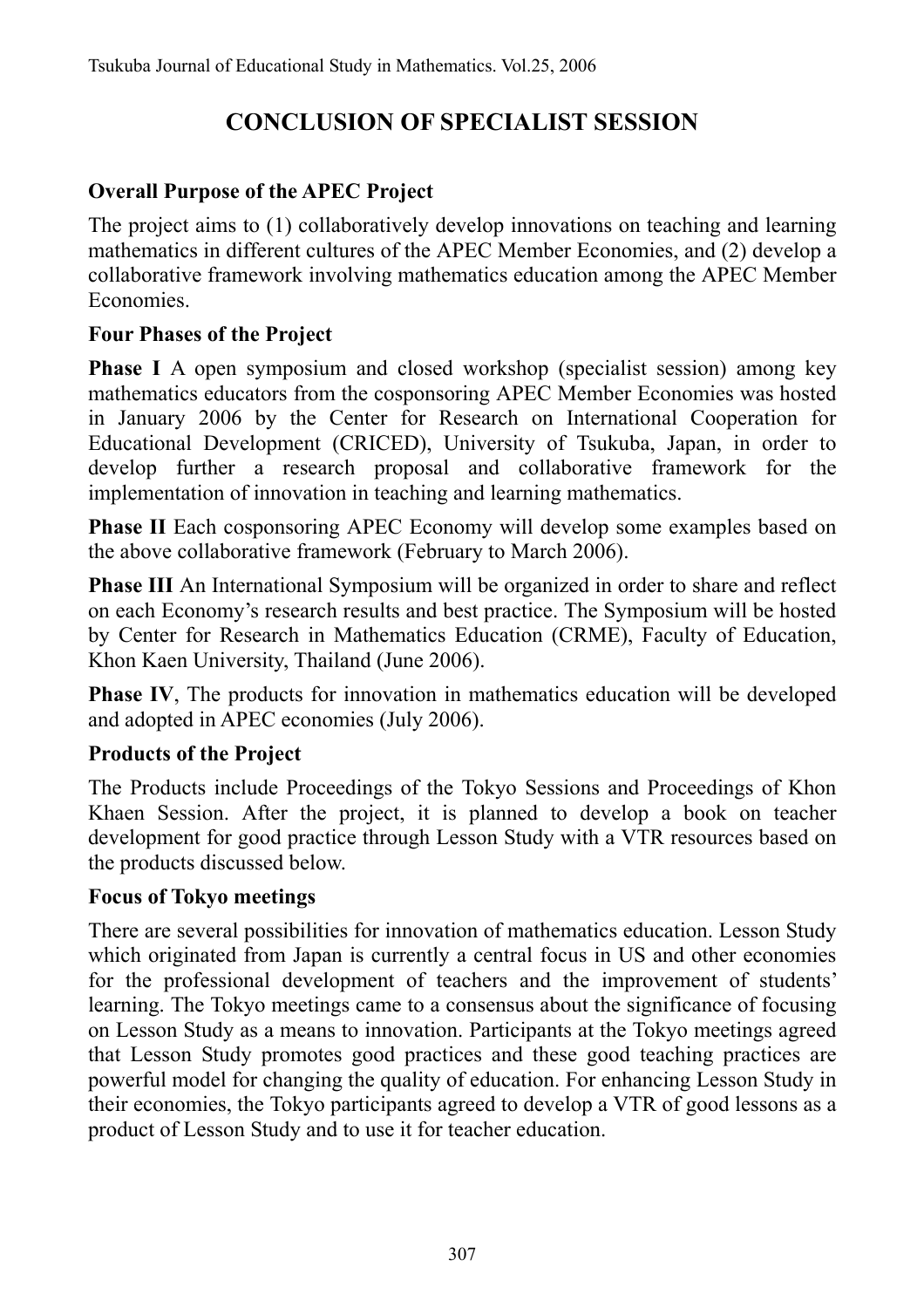# **Product of the Tokyo meetings**

At the Tokyo meetings, researchers from different APEC economies presented research papers together with VTRs. In the specialist sessions, the main focuses of discussion were as follows: what is good practice, challenging to improve the quality of education through Lesson Study, and how to use a VTR resource for the aforementioned improvement. Good practice embodied in Lesson Study is based on outcomes of successful students' learning, including students' mathematical thinking, and can be used for further development or challenges. In conclusion, the Tokyo meetings developed a format for the final report which is to be used for teacher education in APEC economies. At the APEC Khon Kaen meeting, it is planned to produce the following components to support teacher education and professional development:

- **Research papers for developing good lesson.**
- **Videos with Lesson Plans**
- **Worksheets (as appendix) to accompany videos for Teacher Development**

Based on the results of APEC Khon Kaen meetings, we will publish a book consisting of reports and VTRs of Lesson Study from participating economies.

## **Necessary framework for developing products of the project**

Through discussion at the Tokyo meetings, participants concluded that the following research topics are necessary for innovation of mathematics education through Lesson Study:

- What is Good Practice
	- Definition of desired mathematical performances by students
- What is Lesson Study
- Overcoming challenges that impede Good Practice
- Possible Themes
	- Lesson Study as professional development
	- Lesson Study as innovation / reform movement
	- Lesson Study to develop content
	- Lesson Study to develop teaching approaches
- Appendix of VTR

## **Core Ideas of Lesson Study to be used for the APEC Project**

Key Principles for Adaptation of Japanese Lesson Study were identified at the Tokyo meetings. These are:

• Teachers helping teachers (teacher-led) to improve mathematics instruction in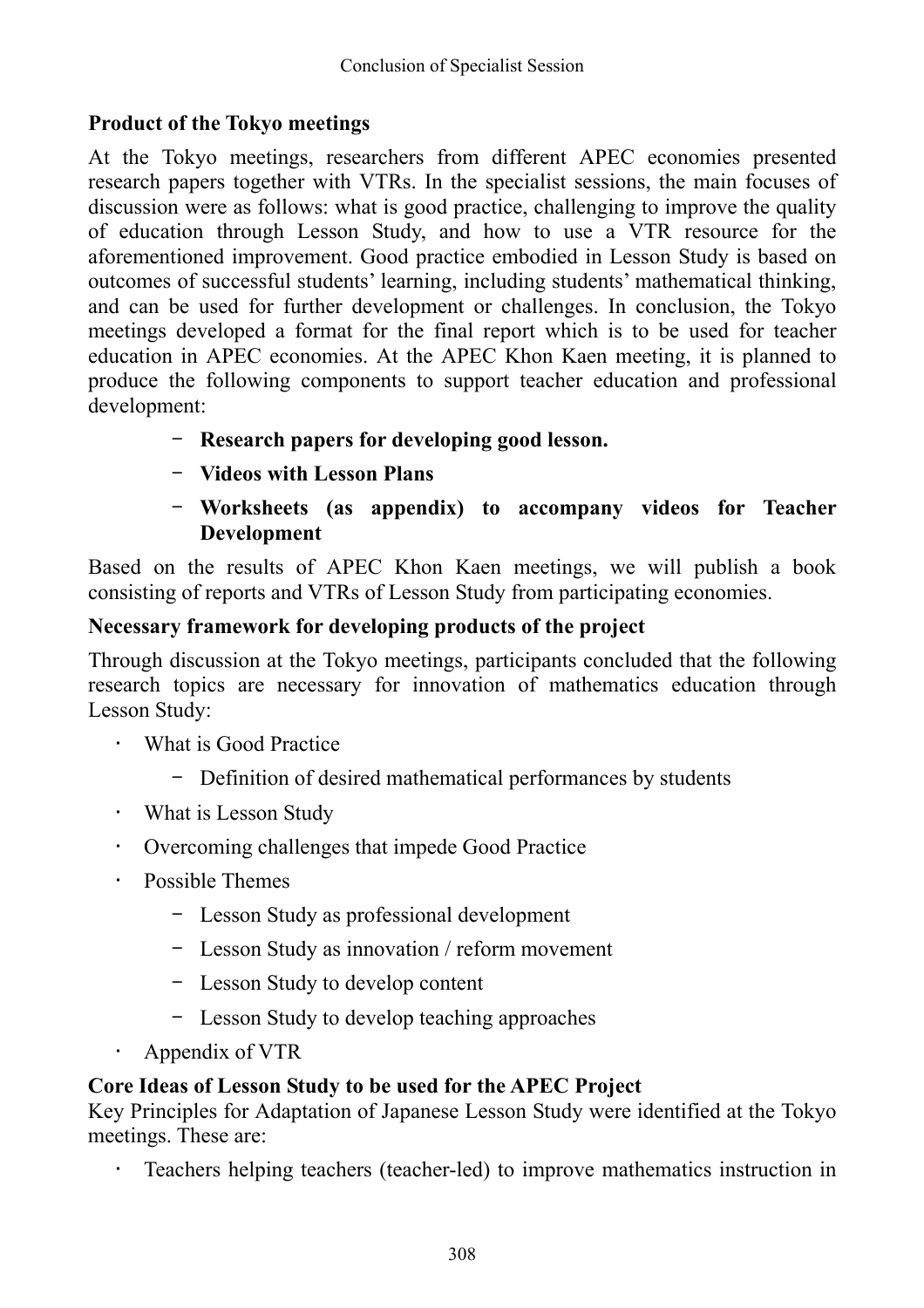the classroom.

- Teachers play a central role in working with other teachers. Professors and researchers play supporting roles especially in providing theoretical framework.
- Decentralizing teacher development.
- Using actual classroom scenarios
- Adopting a Lesson Study cycle comprising planning  $\rightarrow$  implementing and observing  $\rightarrow$  discussing and reflecting (and the cycle repeats itself)
- Developing teacher knowledge through Lesson Study.

In the long run, grounded theories (or practical theories) are developed.

# **VTR form for good lesson to be used for teacher education.**

- 10-minute video clip to illustrate the theme of the paper (e.g. lesson study to develop content)
- Explanation in the paper about how the video illustrates the theme
- VTR (by DVD-rom or CD-rom)
	- Title and others
		- Copyright and product data: including names of related people
		- Title of VTR (It does not need to be the Name of Topic)
		- Name of Topic, Grade, Name of teacher and school
	- Subtitles are necessary even in the case of English language
		- If possible, full translation is best
	- Phases in Lesson and understandable explanation about extract.
- Description (Appendix)
	- Title of VTR
	- Short summary of the lesson showing the aims of the lesson and the major problems or aspects covered in the lesson.
	- Components of the lesson and main events in the class.
	- Possible issues for discussion and reflection with in-service teachers or pre-service teachers observing the lesson.
	- Minimum information about copyright and acknowledgement of contributions of related people.